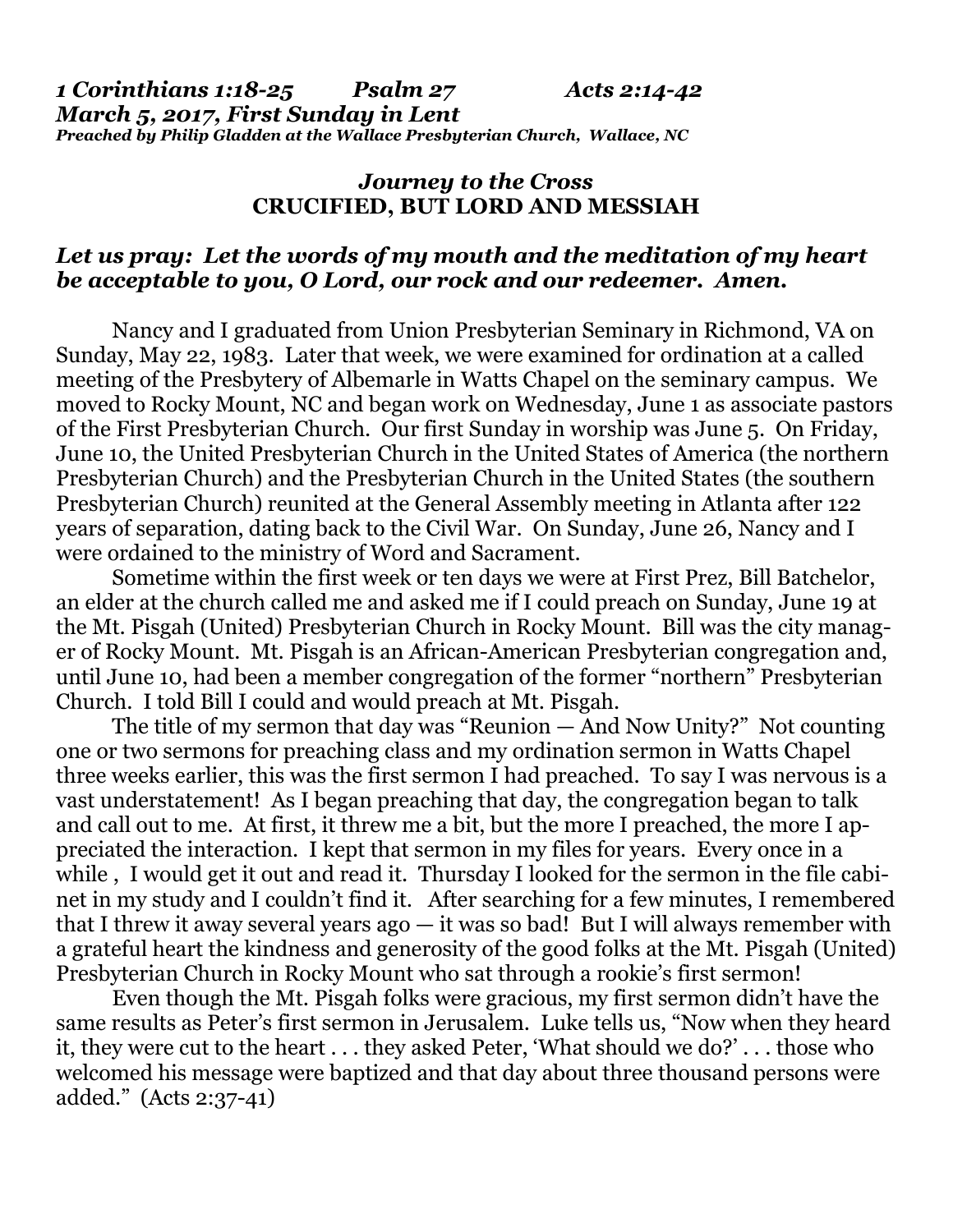It may seem strange to hear a Pentecost story read and preached on this first Sunday in Lent. But there's a reason I picked this story to begin the journey to the cross on the Sundays of Lent 2017. Peter's sermon is a defense of himself and his fellow disciples: "They're not drunk as you suppose, it's only 9:00 a.m." Peter's sermon is also the proclamation of the gospel in a nutshell. Peter tells the new story of what God has done in Jesus Christ within the old, old story of God's purpose and plan. Finally, the theme of Peter's sermon is clearly laid out in v. 36: "Therefore let the entire house of Israel know with certainty that God has made him both Lord and Messiah, this Jesus whom you crucified."

[Let me step outside the biblical text for just a minute and make an important point. Acts 2:36 (along with some other stories from the New Testament) has a tragic history of being misused/misread/misunderstood/misapplied to blame *all* Jews in *every* time and *every* place as "Christ-killers." Notice, though, that Peter is a Jew, preaching to Jews, about the Jewish Messiah, at a Jewish festival. Note that all of Jesus' disciples were Jews and that many Jews heard Jesus' call and followed him. If anything, this is a family issue. Peter, who himself had denied even knowing Jesus and abandoned Jesus in his hour of need, must have choked on the words, "this Jesus whom you crucified." In this season of Lent, which is traditionally a time for selfreflection and thinking about the amazing grace and love of Jesus Christ on the cross, we need to be careful about pointing fingers at others. After all, the people there that day were "cut to the heart" and asked, "What should we do?"]

What should we do? That's a good question to ask as we begin the Lenten journey to the cross. Just a few minutes ago we sang "Were you there when they crucified my Lord?" Of course, the answer for all of us is "No!" . . . at least not literally, but . . .

The origins of that melancholy and mournful song are unclear. In 1899 William E. Barton published *Old Plantation Songs* and "Were You There" was included in a section called "Recent Negro Melodies." That song had four stanzas: Were you there when they crucified my Lord? Were you there when they nailed him to the tree? Were you there when they pierced him in the side? Were you there when the sun refused to shine? At some point, a fifth verse was added: Were you there when they laid him in the tomb?

The song is a call to remember what happened 2000 years ago on a hill called Calvary. But the song is also a call to "re-member." It brings what happened to Jesus on the cross into the midst of what's happening in life right now. The song makes what happened on Good Friday a part of our lives and our lives a part of what happened on Good Friday. African-American slaves "re-membered" the suffering of Jesus Christ. By asking "Were you there?" they claimed Jesus Christ knew their sufferings and stood with them in their suffering. The "re-membering" of Jesus Christ on the cross also helped them "re-member" God's promise of power and resurrection.

Our *Glory to God* hymnal has a sixth (optional) verse. Traditionally this verse is not sung until Easter Sunday. If you will please turn to Hymn #228, we're going to break with tradition and sing that final sixth verse: "Were you there when he rose up from the dead?"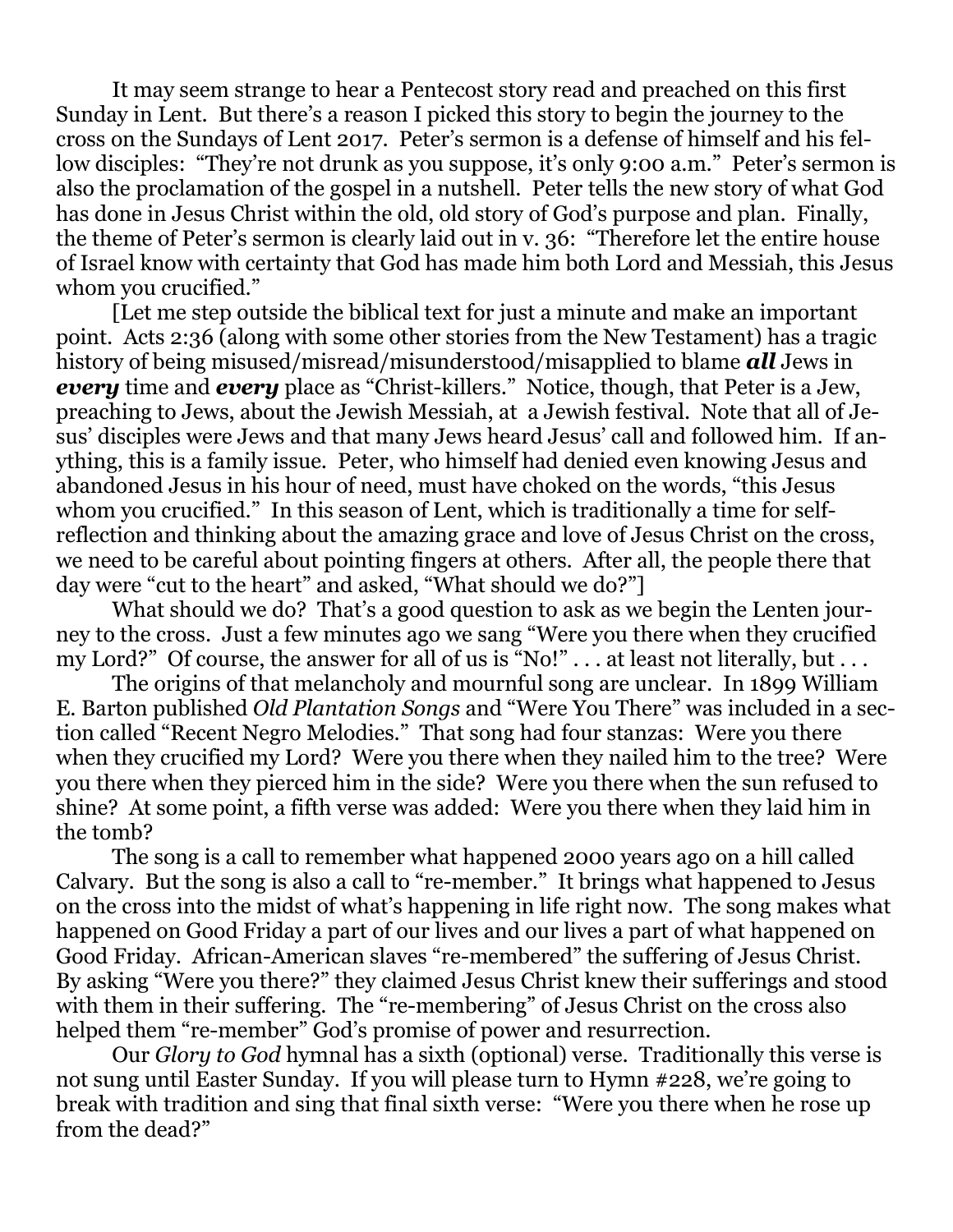# [Congregation sings v. 6.]

When we sing all six verses, we are preaching Peter's sermon, especially his closing statement: "God has made him both Lord and Messiah, this Jesus whom you crucified." Two other times in his sermon, Peter talks about "this man, handed over and crucified" and "this Jesus God raised up." Although we usually use the Apostles' Creed for our Affirmation of Faith in worship, there's a reason we are saying something different today. Today's Affirmation of Faith is taken directly from Philippians 2:5-11, called the Christ hymn. Scholars think this is an early Christian hymn that Paul used in his letter to the Christians at Philippi in order to make the same point Peter was preaching in Jerusalem: "Christ Jesus, who, though he was in the form of God . . . humbled himself and became obedient to the point of death — even death on a cross. Therefore God also highly exalted him . . . and every tongue should confess that Jesus Christ is Lord." The "re-membering" of Jesus Christ on the cross helps us "remember" God's promise of power and resurrection.

But we are sadly mistaken — and we drain the cross of its meaning — if we think that Christ's resurrection glory erased the horror and cost of Jesus' cross. Years ago, when we were living in Richmond, Nancy and I attended a church and got involved in a Sunday School class. One Sunday we were talking about the cross and its meaning. One woman — well-intentioned, I am sure — said she thought the crucifixion probably wasn't that big a deal or all that difficult for Jesus to bear, since Jesus knew he was going to be raised up from the dead. She was saying what so many of us think, because thinking about what happened to Jesus on the cross is just too painful and shameful. And we hear that song playing in our head . . . "Were you there when they crucified my Lord? nailed him to the tree? pierced him in the side? laid him in the tomb?"

If the cross of Jesus Christ is a stumbling block for us, that's nothing new. Remember what Paul wrote back in the day: "For the message about the cross is foolishness to those who are perishing, but to us who are being saved it is the power of God. . . For Jews demand signs and Greeks desire wisdom, but we proclaim Christ crucified, a stumbling block to Jews and foolishness to Gentiles, but to those who are the called, both Jews and Greeks, Christ the power of God and the wisdom of God." (1 Cor. 1:18, 21-24)

We display crosses throughout our church. We wear crosses around our necks and carry them in our pockets. We put crosses on our car bumpers. But how much is the cross a stumbling block to us today? Does the cross of Jesus Christ seem foolish to you? Are we embarrassed by the cross? Have we sentimentalized and sanitized the cross? Is the cross offensive? More important than that, is the cross of Jesus Christ a matter of indifference?

You may have heard it said, "You have to go through Good Friday to get to Easters Sunday." Literally, that's true on the calendar. We have to go through Friday, April 14 to get to Sunday, April 16. But there is a deeper, theological significance to the statement. The sermons on the Sundays of Lent after today will be based on stories from Mark's gospel, in which Jesus talks about himself over and over again as "the suffering Son of Man." I have named this sermon series "Journey to the Cross." The in